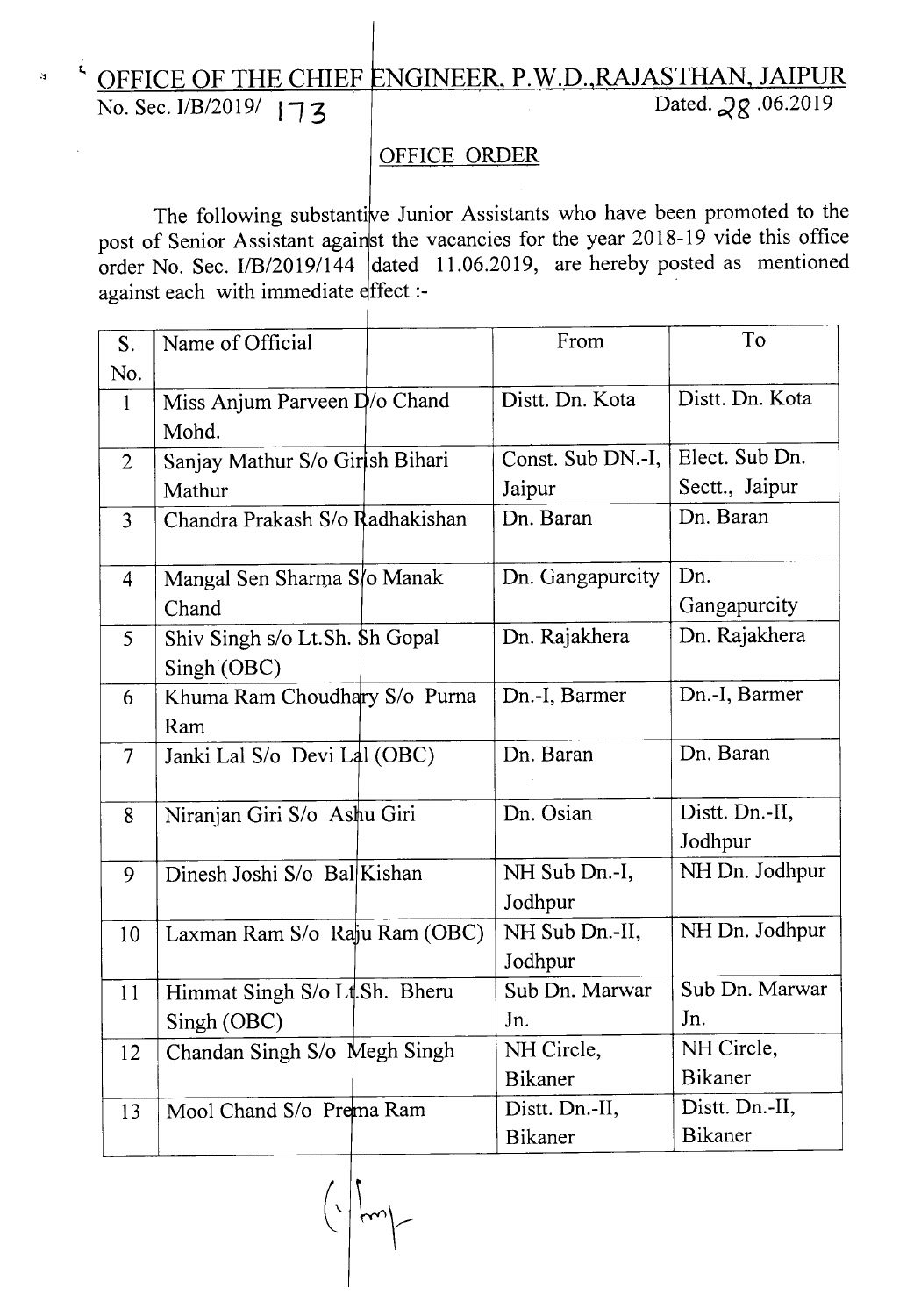| 14 | Khem Chand Mahatma S/o                            | Distt. Dn.-I,      | Distt. Dn.-I,         |
|----|---------------------------------------------------|--------------------|-----------------------|
|    | Babulal                                           | <b>Bikaner</b>     | <b>Bikaner</b>        |
| 15 | Smt. Rekha Sharma W/O Lt.Sh.                      | Elect. Dn.,        | Elect. Dn.,           |
|    | Rakesh Sharma                                     | Bharatpur          | Bharatpur             |
| 16 | Shakti Singh Jhala S/o Lt.Sh. Karn<br>Singh       | Dn. Bhilwara       | Dn. Bhilwara          |
| 17 | Santosh Kumar S/o Lt. Sh. Amba<br>Datt            | City Dn.-I, Jaipur | City Dn.-I,<br>Jaipur |
| 18 | Kum.Anuradha Mathur D/o Lt. Sh.                   | Mech. Circle,      | Mech .Circle,         |
|    | Rajendra Prakash                                  | Jodhpur            | Jaipur                |
| 19 | Rohan Kr.Chotiya S/o<br>Lt.Sh.Dhanpat Ram Sharma  | Dn. Sardarshahar   | Dn. Sardarshahar      |
| 20 | Chakra Bahadur S/oLt.Sh.Sh Budh                   | Dn.                | Dn.                   |
|    | Bahadur                                           | Hanumangarh        | Hanumangarh           |
| 21 | Nitin Mishra S/o Lt.Sh Muniswar<br>Mishra         | Zone-II, Jaipur    | Zone-II, Jaipur       |
| 22 | Smt. Suman Gupta $D/\phi$                         | CE's Office,       | CE's Office,          |
|    | Lt.Sh.Rameshwar Prasad                            | Jaipur             | Jaipur                |
| 23 | Vivek Singh S/o Lt.Sh. Shyam<br>Singh (OBC)       | Dn.-I, Bharatpur   | Dn.-I, Bharatpur      |
| 24 | Mohd. Rafiq Beg S/o Lt.Sh Basir                   | Sub Dn.-I,         | Dn. Rajgarh           |
|    | <b>Beg</b>                                        | Rajgarh (Churu)    | (Churu)               |
| 25 | Vikram Singh S/o Lt.Sh. Gulab<br>Singh Shakhawat  | QC Dn., Ajmer      | QC Dn., Ajmer         |
| 26 | Mangi Lal Sahran S/o Lt.Sh. Tara<br>Chand Saharan | Circle Churu       | Circle Churu          |
| 27 | Vimal Kr.Singhal S/o<br>Lt.Sh.Rajendra Kumar      | Dn. Gangapurcity   | Dn.<br>Gangapurcity   |
| 28 | Rafi Ahmad S/o Lt.Sh. Sattar Khan                 | Sub Dn.-II,        | Dn. Rajgarh           |
|    | Rangrej (OBC)                                     | Rajgarh (Churu)    | (Churu)               |
| 29 | Sohan Lal S/o Lt Sh Kishan OBC                    | Dn. Nokha          | Dn. Nokha             |
|    |                                                   |                    |                       |
| 30 | Vinit Kr. Jain S/o Lt Sh Kedar Nath               | CE's Office,       | CE's Office,          |
|    |                                                   | Jaipur             | Jaipur                |
| 31 | Luna Ram S/o Lt.Sh.Sh Mula Ram<br>(OBC)           | Dn. Osian          | Dn. Osian             |
|    |                                                   |                    |                       |

 $\sim$ 

 $\left(\frac{1}{2}\right)$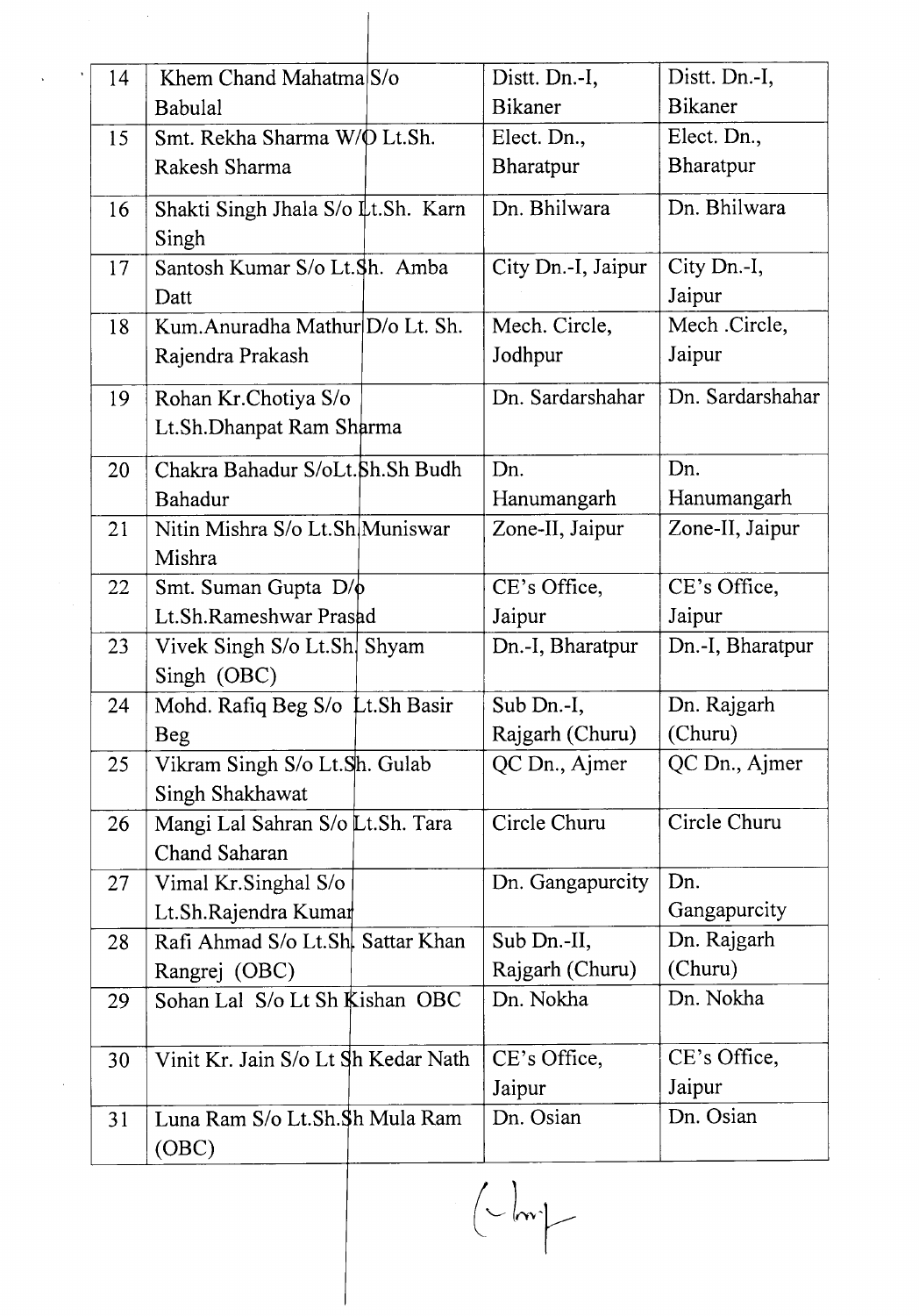| 32 |                                                      |                                           |                                 |
|----|------------------------------------------------------|-------------------------------------------|---------------------------------|
|    | Manish Kr. Tailor S/o Lt Babu Lal<br>(OBC)           | Circle Bundi                              | Dn. Bundi (V)                   |
| 33 | Narendra Singh Solinki S/o Lt. Sh.                   | Elect. Dn.                                | Distt.Dn.-I,                    |
|    | Sobhagey Singh                                       | Udaipur                                   | Udaipur                         |
| 34 | Madan Gopal S/o Lt.Sh. Kesu Ram                      | Distt. Dn. Phalodi                        | Dn. Phalodi                     |
| 35 | Hari Kishan Jat S/o Lt Sh. Bheru                     | CE's Office,                              | CE's Office,                    |
|    |                                                      | Jaipur                                    | Jaipur                          |
| 36 | Phool Chand Sai S/oLt.Sh.Sh<br>Bhiwa Ram             | Dn. Sikar                                 | Dn. Sikar                       |
| 37 | Narain Singh S/o Lt.Sh.Gokul<br>Singh                | Dn.-I, Pratapgarh                         | $Dn.-I,$<br>Pratapgarh          |
| 38 | Lakhi Ram Saini S/o Lt.Sh.Hazari                     | Dn. Rajgarh                               | Dn. Rajgarh                     |
|    | Lal (OBC)                                            | (Alwar)                                   | (Alwar)                         |
| 39 | Lokesh Kr.Sharma (Jangid) S/o Lt.<br>Sh. Gopal (OBC) | Zone-II, Jaipur                           | Zone-II, Jaipur                 |
| 40 | Lalit Kishore Yadav S/o Lt Chhittar<br>Mal (OBC)     | Sub Dn. SMS<br>Medical College,<br>Jaipur | Elect. Sub Dn.-I,<br>Jaipur     |
| 41 | Lovekush Gupta S/o L t Lallu Lal<br>Gupta            | CE's Office,<br>Jaipur                    | CE's Office,<br>Jaipur          |
| 42 | Kalpesh Kr. Parihar S/o<br>Chandragupt (OBC)         | City Dn. Jodhpur                          | City Dn. Jodhpur                |
| 43 | Jitendra Kr. Ojha S/o Lt Om<br>Prakash               | Dn. Kekri                                 | Dn. Kekri                       |
| 44 | Tej Pratap Singh S/o Lt.Sh.Dileep<br>Singh           | Distt. Dn., Ajmer                         | Distt. Dn.,<br>Ajmer            |
| 45 | Rakesh Kr.Agrawal S/o Lt Vishnu<br>Kumar             | Dn. Ganganagar                            | Dn. Ganganagar                  |
| 46 | Mohd. Imran S/o Lt Chand Mohd.                       | Distt. Dn.-II,<br>Jodhpur                 | Zone Office,<br>Jodhpur         |
| 47 | Veer Singh Jadam S/o Lt.Sh.<br>Bhanwar Lal (OBC)     | Zone-Ajmer                                | Zone-Ajmer                      |
| 48 | Krishan Kr.Soni S/o Lt Budhi<br>Prakash (OBC)        | $Dn.-I,$<br>Sawaimadhopur                 | Elect. Sub Dn.<br>Sawaimadhopur |
|    |                                                      |                                           |                                 |

 $\left(\frac{1}{2}\right)$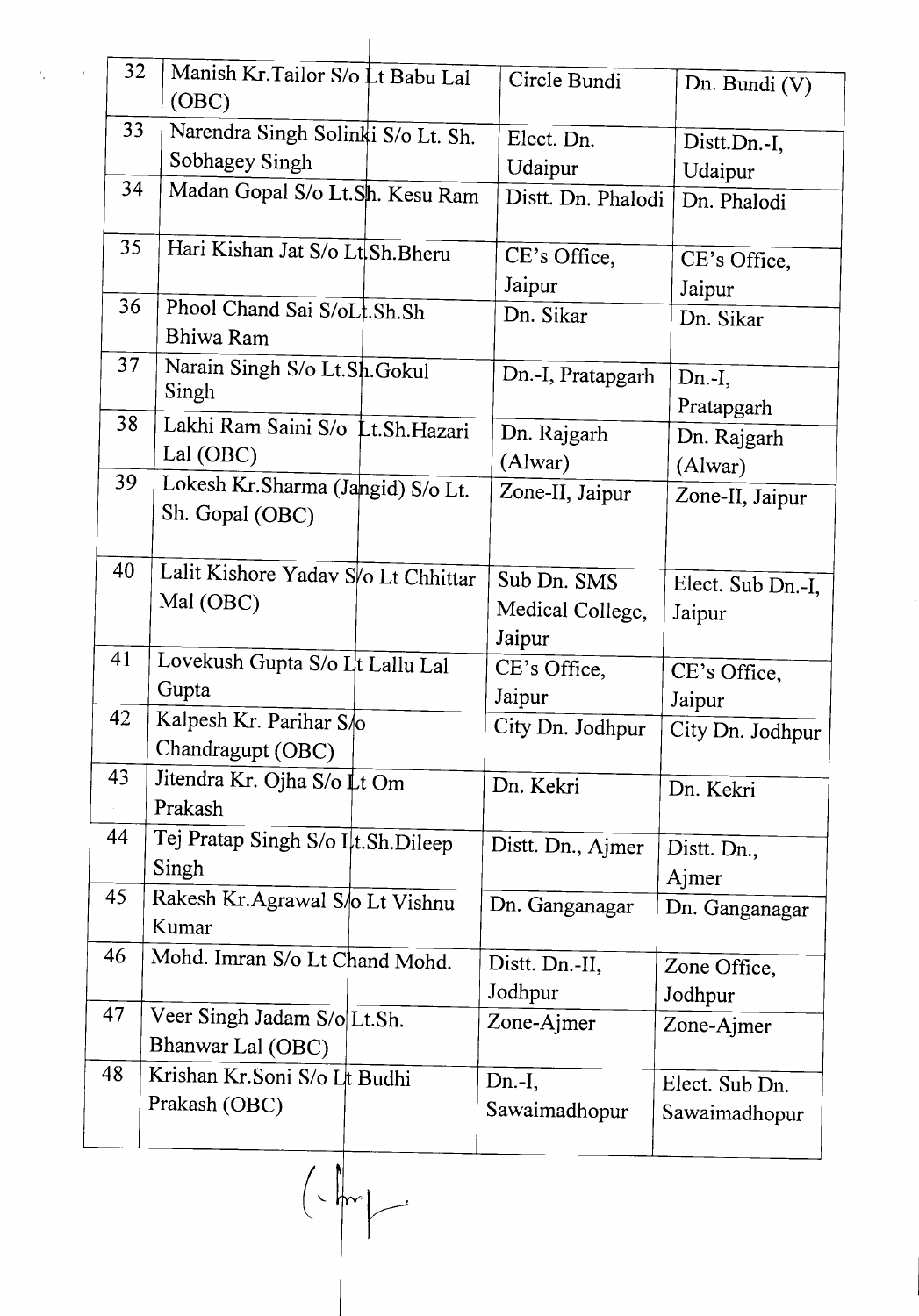| 49 | Nadim Hussian S/o Lt Jayad<br>Hussain           | City Dn., Jodhpur                 | Sub Dn. Mandor                    |
|----|-------------------------------------------------|-----------------------------------|-----------------------------------|
| 50 | Mahesh Kumar S/o Lt Rajpal<br>Singh(OBC)        | Dn. Sikar                         | Dn. Sikar                         |
| 51 | Mukesh Kr Saini S/o Lt Madan Lal<br>(OBC)       | Sub Dn. Neem<br>Ka Thana          | Dn. Khetri                        |
| 52 | Laxmi Narain Gurjar S/o Lt Sri<br>Nanda (OBC)   | Dn. Mandalgarh                    | Dn. Mandalgarh                    |
| 53 | Rakesh Kumar S/o Lt Jagdish Pd.                 | Dn.-I, Alwar                      | Dn.-I, Alwar                      |
| 54 | Prankur Mathur S/o Lt Brahm<br>Swaroop Mathur   | Zone-II, Jaipur                   | Zone-II, Jaipur                   |
| 55 | Lal Chand Saini S/o Lt .Ratan Lal<br>(OBC)      | Dn. Tonk                          | Sub Dn.-I, Tonk                   |
| 56 | Pankaj Jain S/o Lt.Sh.Om Babu Jain              | Dn. Tonk                          | Dn. Tonk                          |
| 57 | Sawarn Lal Kumawat S/o Lt.Sh.<br>Bansidar (OBC) | CE's Office,<br>Jaipur            | CE's Office,<br>Jaipur            |
| 58 | Khem Singh S/o Lt Amer Singh                    | Zone-Bharatpur                    | Zone-Bharatpur                    |
| 59 | Prem Kr. Sharma S/oLt.Sh. Sohan<br>Lal          | Dn. Anoopgarh                     | Dn. Anoopgarh                     |
| 60 | Vijaya Kr. Mankani S/o<br>Lt.Sh.Kanhiya Lal     | Dn. Dudu                          | Dn. Dudu                          |
| 61 | Ravi Kr.Sharma/ Lt.Sh.Jagdish<br>Prasad         | Elect. Sub Dn.,<br>Ajmer          | City Dn. Ajmer                    |
| 62 | Smt. Manju Sharma W/o<br>Lt.Sh.Rakesh Kr.Sharma | Elect. Sub Dn.,<br>Bharatpur      | Cricle Bharatpur                  |
| 63 | Jitendra Singh /Lt.Sh. Virendra<br>Singh (OBC)  | Sub Dn.-I,<br>Rajakhera           | Sub Dn.-I,<br>Rajakhera           |
| 64 | Deepak / Dhram Narain                           | City Dn., Jodhpur                 | Suptd. Garden,<br>Jodhur          |
| 65 | Alok Kr.Saxena/Lt.Sh.Santosh<br>Kumar           | Elect. Dn., Ajmer                 | Elect. Dn.,<br>Ajmer              |
| 66 | Suraj Mal Kumawat/Lt.Sh.Ishar<br>(OBC)          | Sub Dn.-I, Civil<br>Lines, Jaipur | Sub Dn.-I, Civil<br>Lines, Jaipur |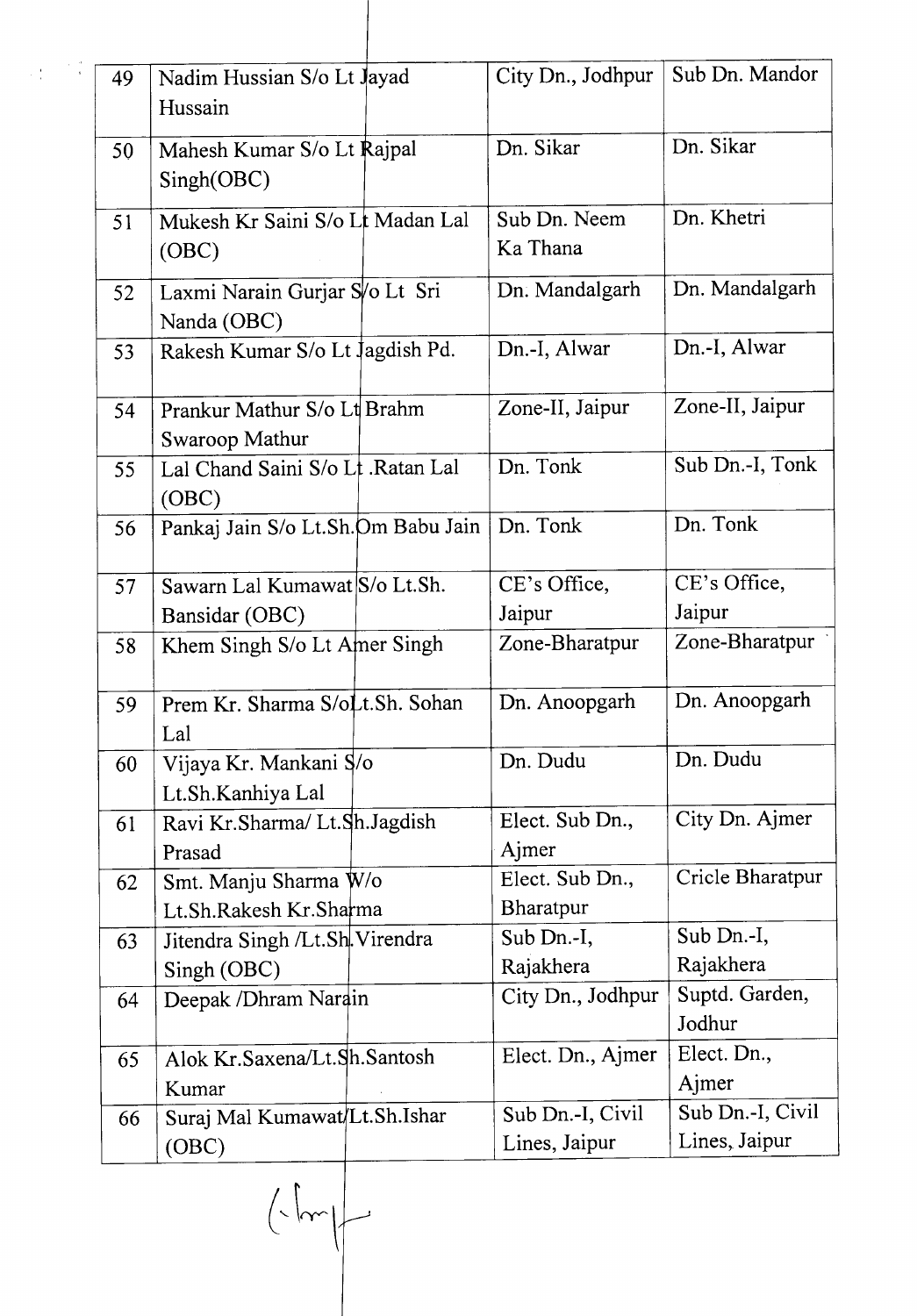| 67 | Kailash Pati Vyas/Lt.Sh. Ramesh<br>Kumar       | Zone-Bikaner                           | Zone-Bikaner   |
|----|------------------------------------------------|----------------------------------------|----------------|
| 68 | Tikam Singh/Lt.Sh.Tej Singh                    | Dn. Sheo                               | Dn. Sheo       |
| 69 | Jagdish Saini /Lt.Sh. Hukum Singh<br>(OBC)     | Dn.-II, Alwar                          | Dn.-II, Alwar  |
| 70 | Rajendra Kr. Sharma /Lt.Sh.                    | CE's Office,                           | CE's Office,   |
|    | Mukund Lal                                     | Jaipur                                 | Jaipur         |
| 71 | Gyan Chand Jain /Lt.Sh  Ratan Lal              | Dn. Tonk                               | Dn. Tonk       |
| 72 | Kanhaiya Lal Saini / Lt.Sh. Gopal<br>Lal (OBC) | Zone-Tonk                              | Zone-Tonk      |
| 73 | Virendra Singh/ Lt.Sh. Jai Kishan              | Sub Dn. Bikaner<br>House, New<br>Delhi | Dn. New Delhi  |
| 74 | Brij Kishore/Lt.Sh.Kamal Singh<br>(OBC)        | Dn. Bayana                             | Sub Dn. Vair   |
| 75 | Magan Saini/Lt.Sh.Meeta Ram<br>(OBC)           | Dn. Dausa                              | Dn. Dausa      |
| 76 | Bharat Kumar Kumawat/                          | CE's Office,                           | CE's Office,   |
|    | Lt. Sh. K. K. Kumawat (OBC)                    | Jaipur                                 | Jaipur         |
| 77 | Shiv Sahai Gurjar/Lt.Sh Ram                    | CE's Office,                           | CE's Office,   |
|    | Chandra (OBC)                                  | Jaipur                                 | Jaipur         |
| 78 | Kum.Chinkal Sharma D/o<br>Lt.Sh.Dinesh Kumar   | Dn. Pali                               | Dn. Pali       |
| 79 | Lalit Kr.Avasthi/ Lt.Sh.Devendra               | Elect. Sub Dn.-I,                      | Medical Elect. |
|    | Kumar                                          | Jodhpur                                | Sub Dn.,       |
|    |                                                |                                        | Jodhpur        |
| 80 | Dhanraj Prajapat/ Lt.Sh Ram<br>Pal(OBC)        | Dn. Pali                               | Cricle Pali    |
| 81 | Om Prakash Saini/ Lt.Sh.Suwa Lal               | City Dn.-II,                           | City Dn.-II,   |
|    | (OBC)                                          | Jaipur                                 | Jaipur         |
| 82 | Durga Lal Saini/Lt.Sh.Bhudev Saini             | CE's Office,                           | CE's Office,   |
|    | (OBC)                                          | Jaipur                                 | Jaipur         |
| 83 | Janak Singh/ Lt.Sh.Damodar Lal<br>(OBC)        | Dn. Bayana                             | Dn. Bayana     |

*(-h-r~*

 $\frac{1}{2}$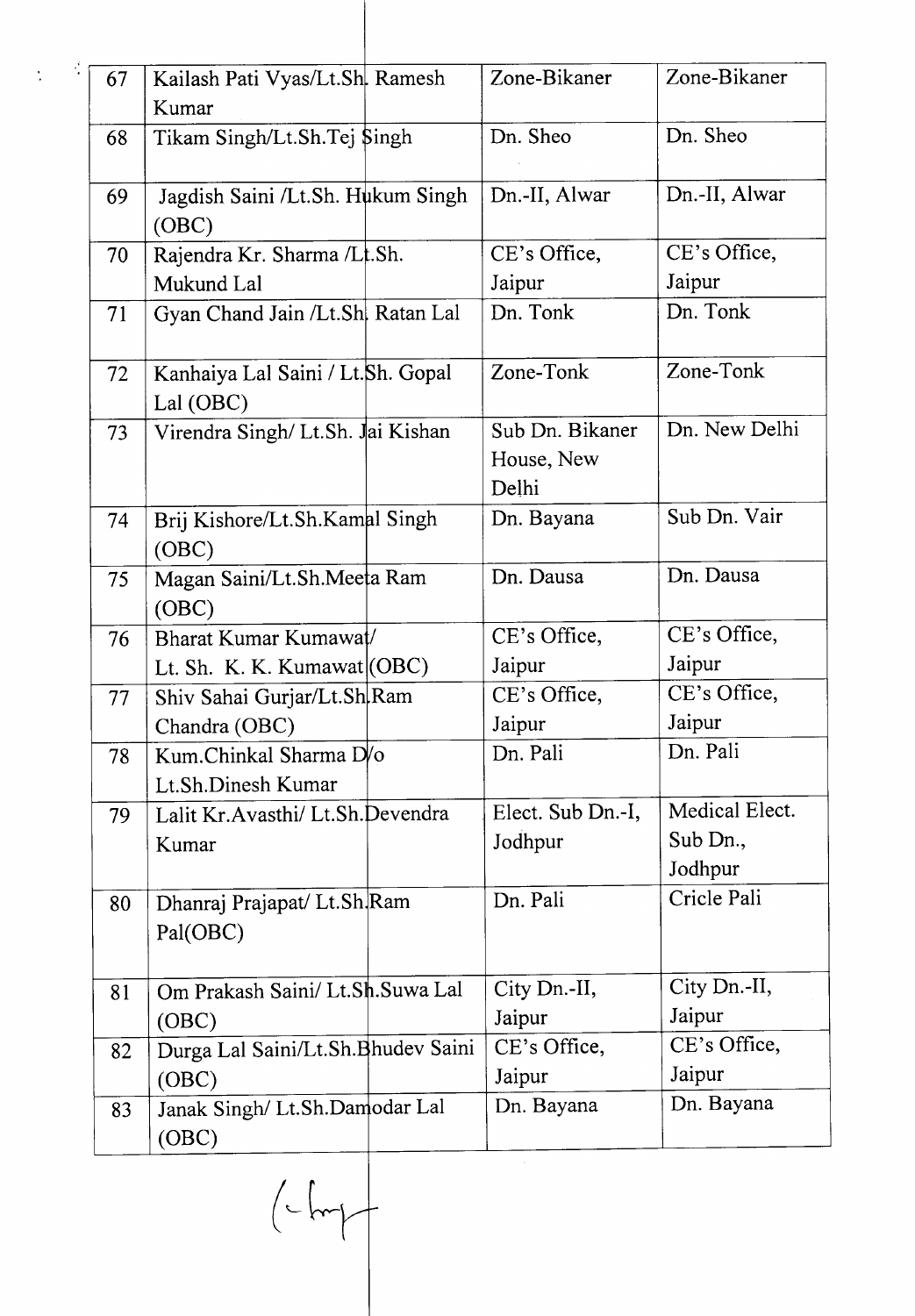| 84  | Lokesh kr.Choubisa/Lt.Sh.Sh Lalit            | Dn. Dungarpur           | Dn. Dungarpur               |
|-----|----------------------------------------------|-------------------------|-----------------------------|
| 85  | Kumar<br>Mahaveer Pd.Sharma/ Lt.Sh.Madan     | Dn.-II,                 | $Dn.-II,$                   |
|     | Lal                                          | Sawaimadhopur           | Sawaimadhopur               |
| 86  | Siv Bhagwan/ Lt.Sh.Poorna Ram                | City Dn.- Bikaner       | City Dn.-                   |
|     |                                              |                         | <b>Bikaner</b>              |
| 87  | Neetu Singh/Lt.Sh.Sh Kishore                 | CE's Office,            | CE's Office,                |
|     | Singh                                        | Jaipur                  | Jaipur                      |
| 88  | Rakesh Jaiman/Lt.Sh.Sh Prabhu                | Elect. Circle-II,       | Elect. Sub Dn.-7,           |
|     | Dayal Sharma                                 | Jaipur                  | Jaipur                      |
| 89  | Manoj Kumar/Lt.Sh.Sh Mool                    | Distt. Dn.-II,          | Distt. Dn.-II,              |
|     | Chand Saini (OBC)                            | Bikaner                 | <b>Bikaner</b>              |
| 90  | Babu Lal/ Moda Ram                           | Sub Dn.-II, Osian       | Circle, Jodhpur             |
| 91  | Krishan-Gopal Thanvi/ Nar Singh              | Distt. Dn.-II,          | Distt. Dn.-II,              |
|     |                                              | <b>Bikaner</b>          | <b>Bikaner</b>              |
| 92  | Ram Kishan / Narsingh Das                    | Distt. Dn.-II,          | Distt. Dn.-II,              |
|     |                                              | <b>Bikaner</b>          | <b>Bikaner</b>              |
| 93  | Ravi Sharma/ Lt.Sh.Babu Lal<br>Sharma        | Circle, Bharatpur       | Circle, Bharatpur           |
| 94  | Gokul Saini/Lt.Sh.Hanuman Saini              | City Dn.-III,           | City Dn.-III,               |
|     | (OBC)                                        | Jaipur                  | Jaipur                      |
| 95  | Nemi Chand/Lt.Sh. Pema Ram                   | Elect. Circle,          | Elect. Circle,              |
|     | (OBC)                                        | Jodhpur                 | Jodhpur                     |
| 96  | Smt. Rekha Bhardwaj W/o                      | CE's Office,            | CE's Office,                |
|     | Lt.Sh.Ashok Kr. Sharma                       | Jaipur                  | Jaipur                      |
| 97  | Gulab Singh/ Lt.Sh. Swaroop Singh<br>Rathore | Dn. Pokran              | Dn. Pokran                  |
| 98  | Mohit Mathur / Lt.Sh. Deen Dayal<br>Mathur   | Dn. Pali                | Sub Dn.-II, Pali            |
| 99  | Mohd. Shareef / Lt.Sh.<br>Shahbuddhin        | Sub Dn.-Kekri           | Dn. Kekri                   |
| 100 | Amit Acharya / Lt.Sh. Brij Gopal<br>Acharya  | City Dn., Bikaner       | City Dn.,<br><b>Bikaner</b> |
| 101 | Iqubal Khan / Lt.Sh. Sher Khan               | Elect. Sub Dn.,<br>Pali | Sub Dn.-I, Pali             |
| 102 | Mangal Singh / Lt.Sh.Bhanwar                 | Dn. Ratangarh           | Dn. Ratangarh               |
|     | Singh Bika                                   | (Churu)                 | (Churu)                     |
|     |                                              |                         |                             |

 $($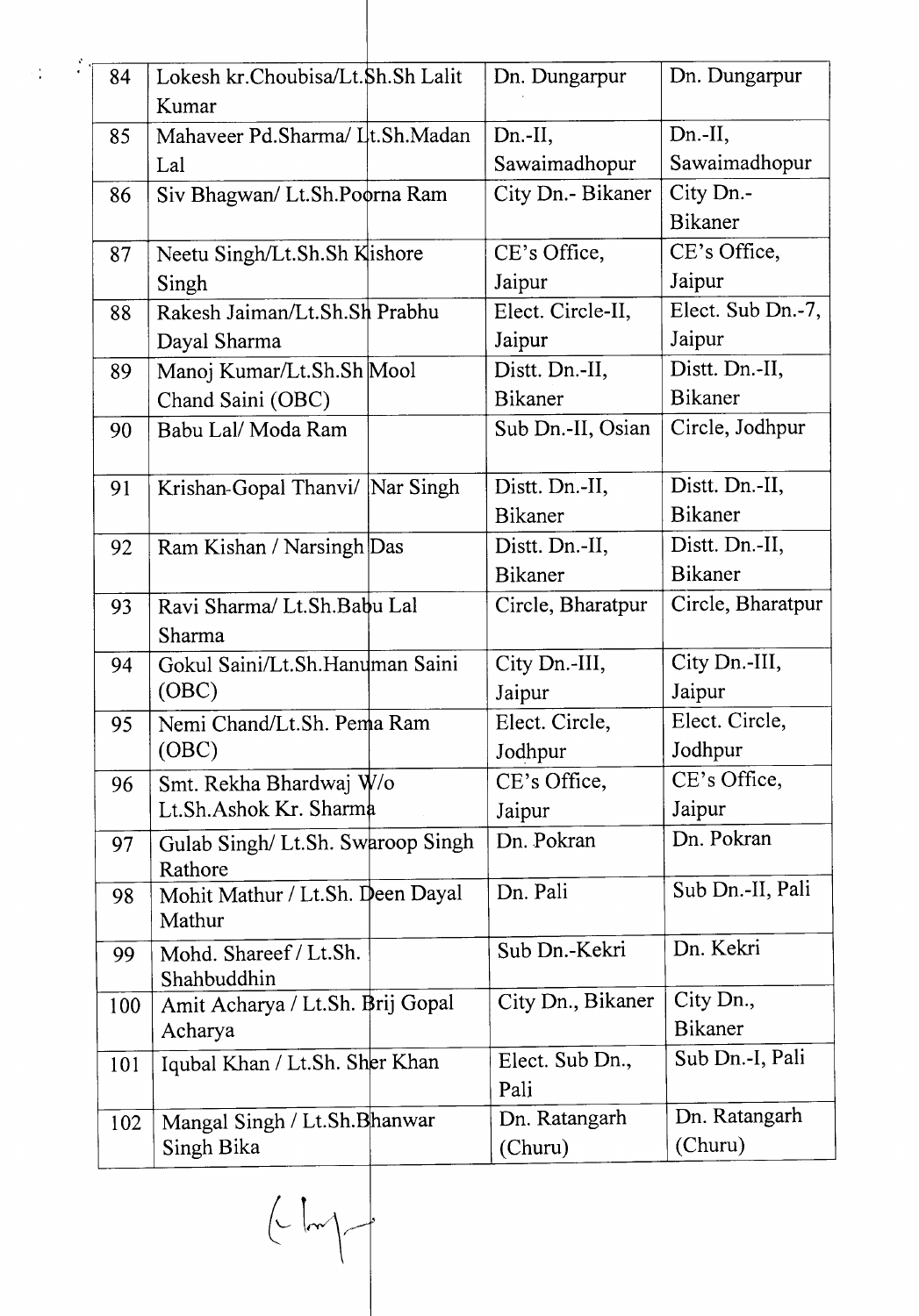| 103 | Basant Bihari Mathur/Lt.Sh.Govind             | CE's Office,     | CE's Office,     |
|-----|-----------------------------------------------|------------------|------------------|
|     | Bihari                                        | Jaipur           | Jaipur           |
| 104 | Kajore Mal Gurjar / Lt.Sh. Meva               | CE's Office,     | CE's Office,     |
|     | Ram                                           | Jaipur           | Jaipur           |
| 105 | Deepak Verma / Lt.Sh   Ajeet Singh<br>(OBC)   | Dn.-I, Bharatpur | Dn.-I, Bhartpur  |
| 106 | Surendra Kathat / Lt.Sh. Kuka                 | $Dn$ -III,       | Dn. Arnod        |
|     | (OBC)                                         | Pratapgarh       | (Pratapgarh)     |
| 107 | Kum. Sangeeta Mathur D/o Lt.Sh.               | Circle, Jodhpur  | Elect. Circle,   |
|     | Shiv Chand Mathur                             |                  | Jodhpur          |
| 108 | Kum. Shivangi /D/o Lt Sh. Prem<br>Kr. Chouhan | Dn.-I, Bhartpur  | Dn.-I, Bhartpur  |
| 109 | Manoj Mahavar S/o Lt.Sh.                      | CE's Office,     | CE's Office,     |
|     | Mahadev (SC)                                  | Jaipur           | Jaipur           |
| 110 | Prem Shankar S/o Lt.Sh. Sughar                | Dn.-I, Bharatpur | Dn.-I, Bharatpur |
|     | Singh(SC)                                     |                  |                  |
| 111 | Ashok Kr. Khinchi S/o Lt.Sh.                  | Dn. Anoopgarh    | Dn. Anoopgarh    |
|     | Rajkumar Khinchi (SC)                         |                  |                  |
| 112 | Mukesh Kr. Meena S/olLt.Sh. Sita              | Sub Dn.-I,       | Dn. Phulera      |
|     | Ram Meena (ST)                                | Chomu            |                  |
|     |                                               |                  |                  |

, .

The aforesaid officials will join their new place of posting within a period of 15 days from the date of issue of this posting order, otherwise their promotion orders will automatically stand cancelled. In case they do not join their new assignment and wants to forgo the chance of promotion, they should furnish an undertaking to this effect through their controlling officer with a copy direct to this office within prescribed time limit. On forgoing the chance of promotion action will be taken in accordance with the Finance Department (Rules Division)'s order  $No.F.14(88)$ FD(Rules)/2008-II dated 31.12.2009.

The above officials will draw their pay as per recommendation of  $7<sup>th</sup>$  pay commission of the above post with usual allowances as admissible under Rules, from the date of their joining on promotion post.

The concerning officers shall intimate their date of relieving/joining to this office immediately.

 $(M.L. \, \text{Verma})$  28/6/19 CHIEF ENGINEER & AS,P.W.D RAJASTHAN JAIPUR